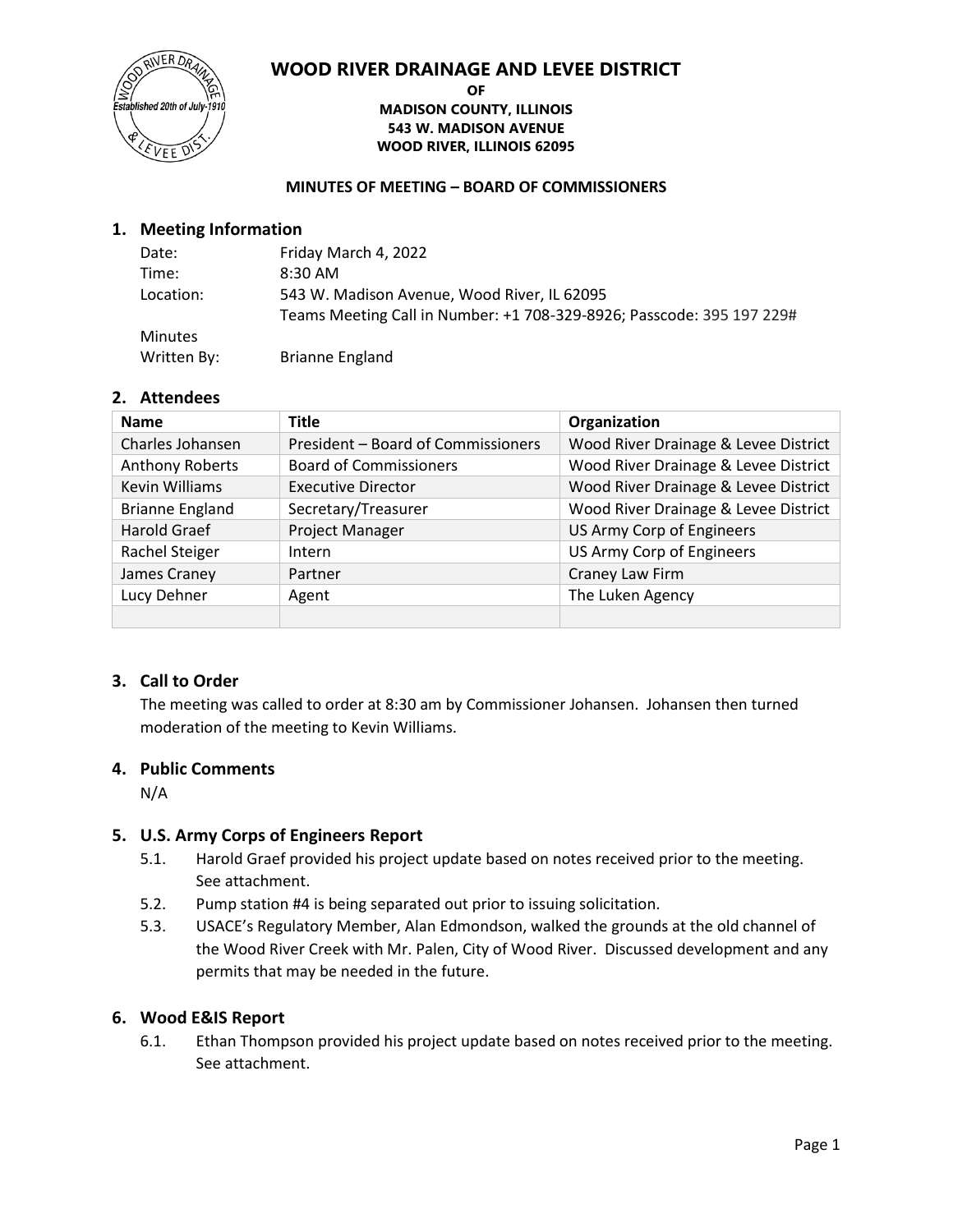## **WOOD RIVER DRAINAGE AND LEVEE DISTRICT**



#### **OF MADISON COUNTY, ILLINOIS 543 W. MADISON AVENUE WOOD RIVER, ILLINOIS 62095**

6.2. Relief well #3 is back in acquisition process. Sale is final for parcel around Grassy Lake Pump Station. Drafted easements and awaiting final confirmation before releasing back to land acquisition team.

## **7. Superintendent Report**

- 7.1. Mike Allen was not present at the meeting. Kevin Williams provided update.
- 7.2. Continuing to remove unwanted vegetation.

#### **8. Executive Director Report**

8.1. Kevin Williams provided his project update based on notes received prior to the meeting. See attachment.

## **9. Luken Insurance Agency Comments**

9.1. Lucy Dehner was present at the meeting and available for any questions.

## **10. Attorney James Craney Comments**

10.1. James Craney stated he had nothing new to report.

#### **11. Commissioners Report:**

11.1. Nothing new to report.

## **12. Approval of Minutes of the previous meeting:**

A motion was made by Johansen to approve the minutes for 2/18/22; seconded by Roberts.

Johansen: aye; Kincade: aye; Roberts: aye. Motion carried

#### **13. Approval of the Bills**

A motion was made by Kincade to approve the list of bills presented in the amount of \$26,198.97; second by Roberts. See attachments.

Johansen: aye; Kincade: aye; Roberts: aye. Motion carried

## **14. Treasurer/Financial Report**

The prepared financial/balance sheet and Revenue & Expense has been presented to be read and will answer any questions. Motion made by Roberts to approve the Treasurer/Financial Report; second by Johansen.

Johansen: aye; Kincade: aye; Roberts: aye. Motion carried

#### **15. Communications**

N/A

#### **16. Old Business**

N/A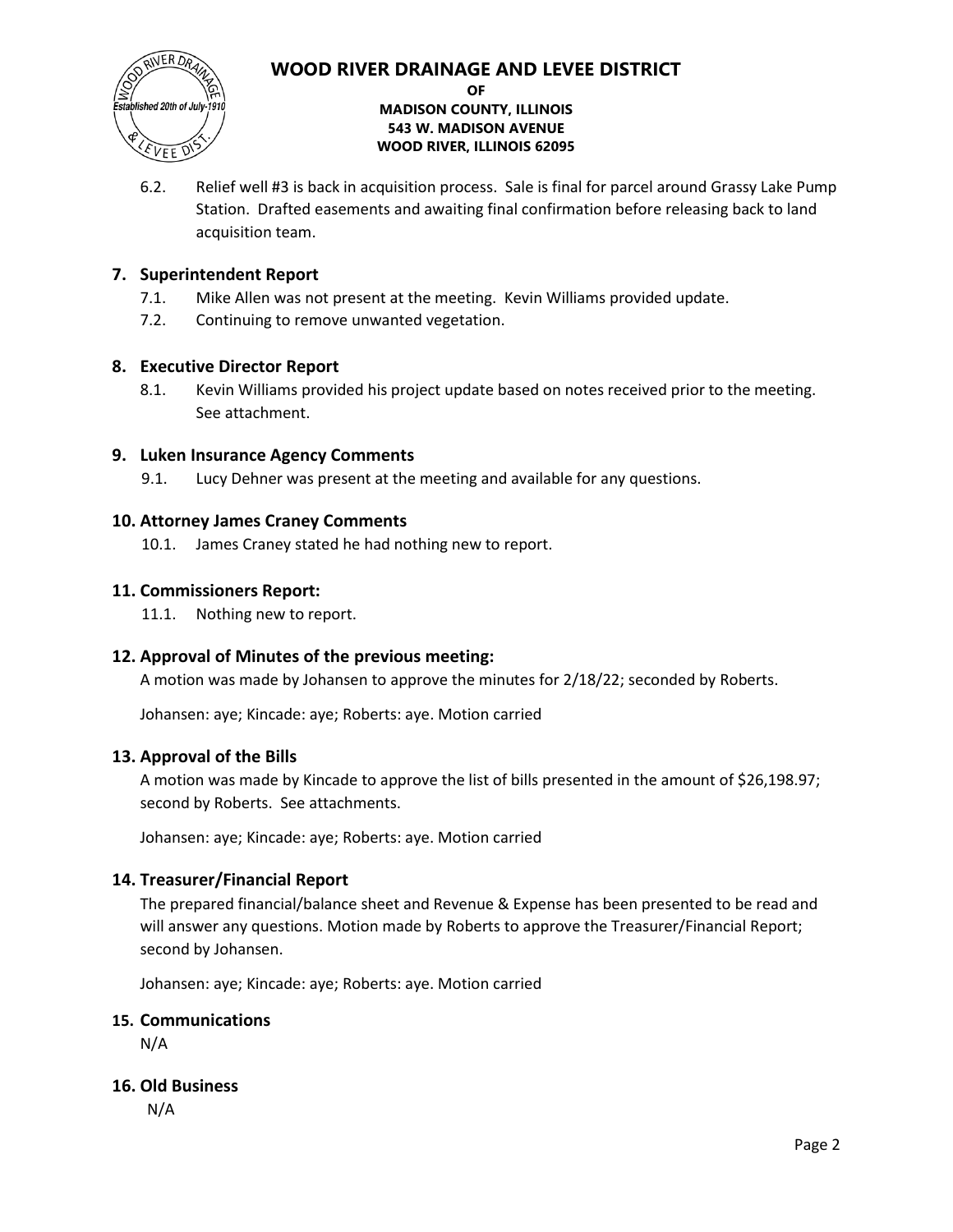## **WOOD RIVER DRAINAGE AND LEVEE DISTRICT**



**OF**

**MADISON COUNTY, ILLINOIS 543 W. MADISON AVENUE WOOD RIVER, ILLINOIS 62095**

**17. New Business** N/A

- **18. Executive Session** N/A
- **19. Return to open session/roll call:** N/A
- **20. Commissioners/Employee Comments:**

N/A

## **21. Adjournment**

Motion made by Johansen, seconded by Roberts to adjourn.

Johansen: aye; Roberts: aye. Motion carried.

Adjournment at 8:47 a.m.

Charles Johansen, President

Nathan Kincade, Vice President

Anthony Roberts, Commissioner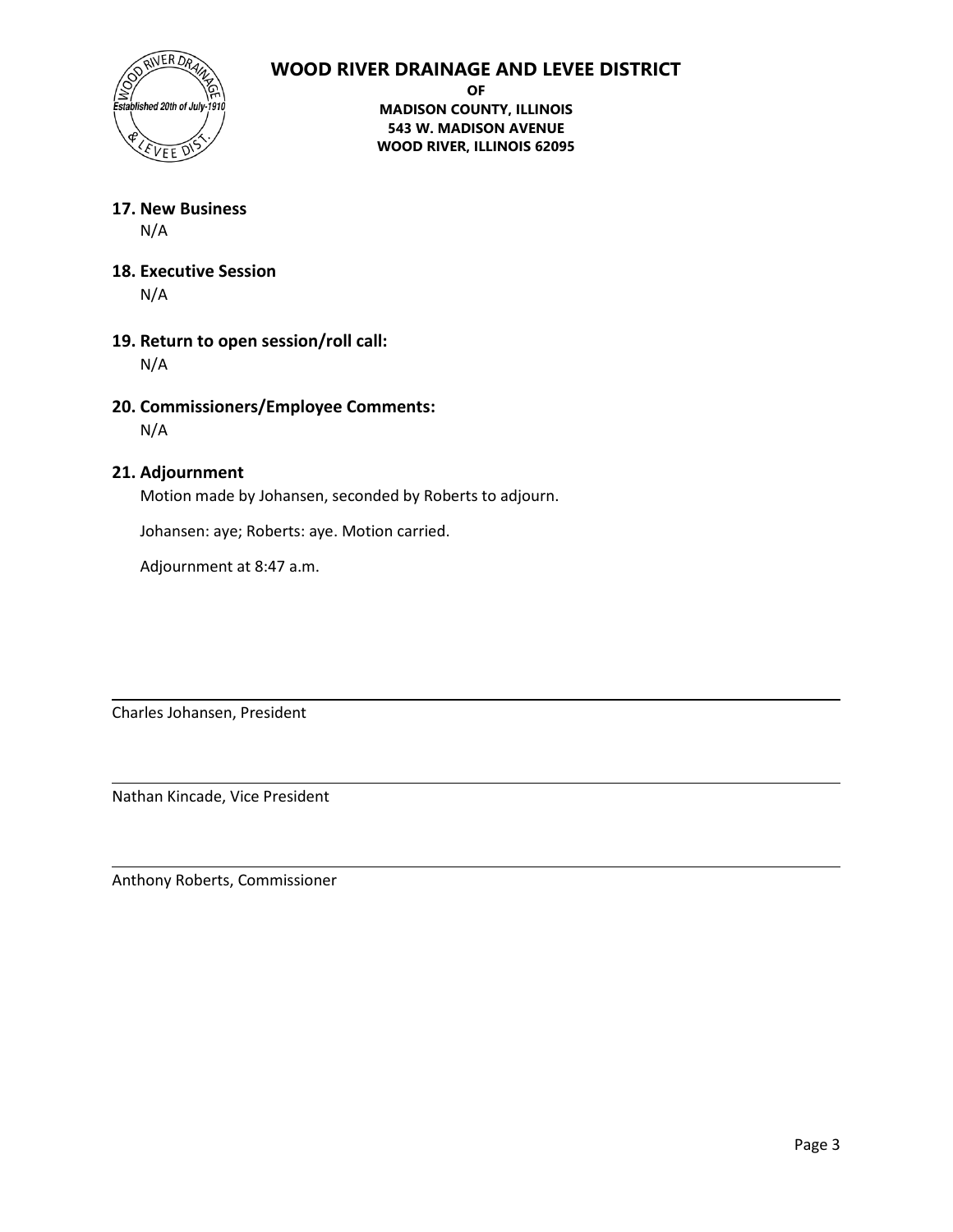#### **U.S. Army Corps of Engineers (USACE) Project Update Wood River Levee System March 4, 2022**

#### 1. Status of Design Deficiency Corrections (changes in RED)

| Remaining<br>Features                | Summary                          | <b>Notes</b>                                                                                                                                                                                                    |
|--------------------------------------|----------------------------------|-----------------------------------------------------------------------------------------------------------------------------------------------------------------------------------------------------------------|
| Bid Package 8<br>(NFS)               | 22 RW/1 PS in<br>Reach 5         | Contract awarded Nov 4 to Magruder Construction Co., Inc. USACE<br>issued Notice to Proceed (NTP) on Dec 15. USACE team is reviewing                                                                            |
|                                      |                                  | pre-con submittals. Initial project schedule not yet confirmed.                                                                                                                                                 |
| <b>Pump Stations</b>                 | 2 new PSs in<br>Reach 5          | Received ROW certification for PS 2 and 3. Design package to have PS<br>4 removed prior to issuing solicitation. Anticipate final plans & specs to<br>our contracting branch by mid-April.                      |
| <b>Berm</b>                          | Dimensions TBD                   | USACE refining preliminary cost estimate to facilitate WIK credit amount.<br>Project Delivery Team working on Engineering Documentation Report<br>(EDR).                                                        |
| RW #1                                | 24 RWs                           | Contract awarded on Dec 2 to BCI Construction USA, Inc. Notice to<br>Proceed (NTP) issued on Jan 5. Pre-con meeting completed Jan 13.                                                                           |
| RW #2/Ditch<br>Work                  | 56 RWs/reconnect<br>Old WR Creek | 95% District Quality Control (DQC) review ongoing. Anticipate ATR on or<br>about Mar 7                                                                                                                          |
| <b>Pump Station</b><br>Modifications | 2 mods (WR and<br>Hawthorne)     | Scheduled to award contract after BP-8, RW#1 and PSs contracts. Will<br>need additional BCOES.                                                                                                                  |
| RW #3                                | <b>30 RWs</b>                    | NTP for Acquisition (2 <sup>nd</sup> Amendment) issued Dec 13.                                                                                                                                                  |
| Mitigation                           |                                  | Credits for BP-8 needed. Mitigation activities progressing according to<br>the project schedule, but on pause pending outcome of berm solution<br>(may gain efficiencies by only purchasing bank credits once). |
| Update O&M<br>Manuals                |                                  |                                                                                                                                                                                                                 |

Note: BCOES is final review to evaluate Biddability, Constructability, Operability, Environmental, and Sustainability (BCOES) characteristics.

| Features     | <b>ROW NTP</b><br><b>Issued</b> | <b>ROW Acquisition</b><br>Deadline | Contract<br>Award | Consequence                                             |
|--------------|---------------------------------|------------------------------------|-------------------|---------------------------------------------------------|
|              | $2$ -Dec-19;                    | Received                           |                   |                                                         |
|              | amended                         | ROW Cert 19                        |                   |                                                         |
| 2 PS         | 14 Oct 20                       | July 21 (A)                        | Aug 22            |                                                         |
|              |                                 |                                    |                   | Contract award pending availability of funds. Potential |
| PS Mod       | N/A                             | N/A                                | Jan 23            | to award this sooner (FY22) if funds are confirmed.     |
| <b>RW</b> #2 | 13 Dec 21                       | 13 Dec 2022                        | Mar 23            | Contract award pending availability of funds            |
|              | 14 Dec-22;                      | 5 Feb 22;                          |                   |                                                         |
|              | $2nd$ amend                     | Anticipate                         |                   |                                                         |
| RW #3        | 13 Dec 21                       | Aug 22                             | Feb 23            | Contract award pending availability of funds            |

2. Pivoting from the Pump Station/Relief Well solution to a berms solution.

- USACE to document pivot to berms in an engineering documentation report (EDR)

- USACE received SWIFPD's Berm Solution WIK letter on Nov 17, 21

3. Total Project Cost update

- Last one was Oct 2018 as part of the Limited Reevaluation Report (LRR)/Risk Assessment

- Seek BP-8 and RW#1 LERRDs and WIK crediting requests to be submitted (and not wait till the end)

4. Feb 3 Meeting with City of Wood River

- USACE, LD, SWIFPD and City officials to review RW#2 package

- USACE Regulatory Branch has sent e-mail to the City's Public Works Director Feb 16 to continue discussion:

- Need to identify/clarify areas that contain Waters of the U.S. (WOUS)
- Placing fill material in a WOUS may trigger the need for a permit from the Corps under Section 404 of the Clean Water Act
- **•** St. Louis District Section 408 team would need to review any proposed work to ensure that the work is not injurious to the public interest with respect to the Wood River levee design, etc.
- **•** Site visit between USACE Regulatory representative and Mr. Palen to be scheduled soon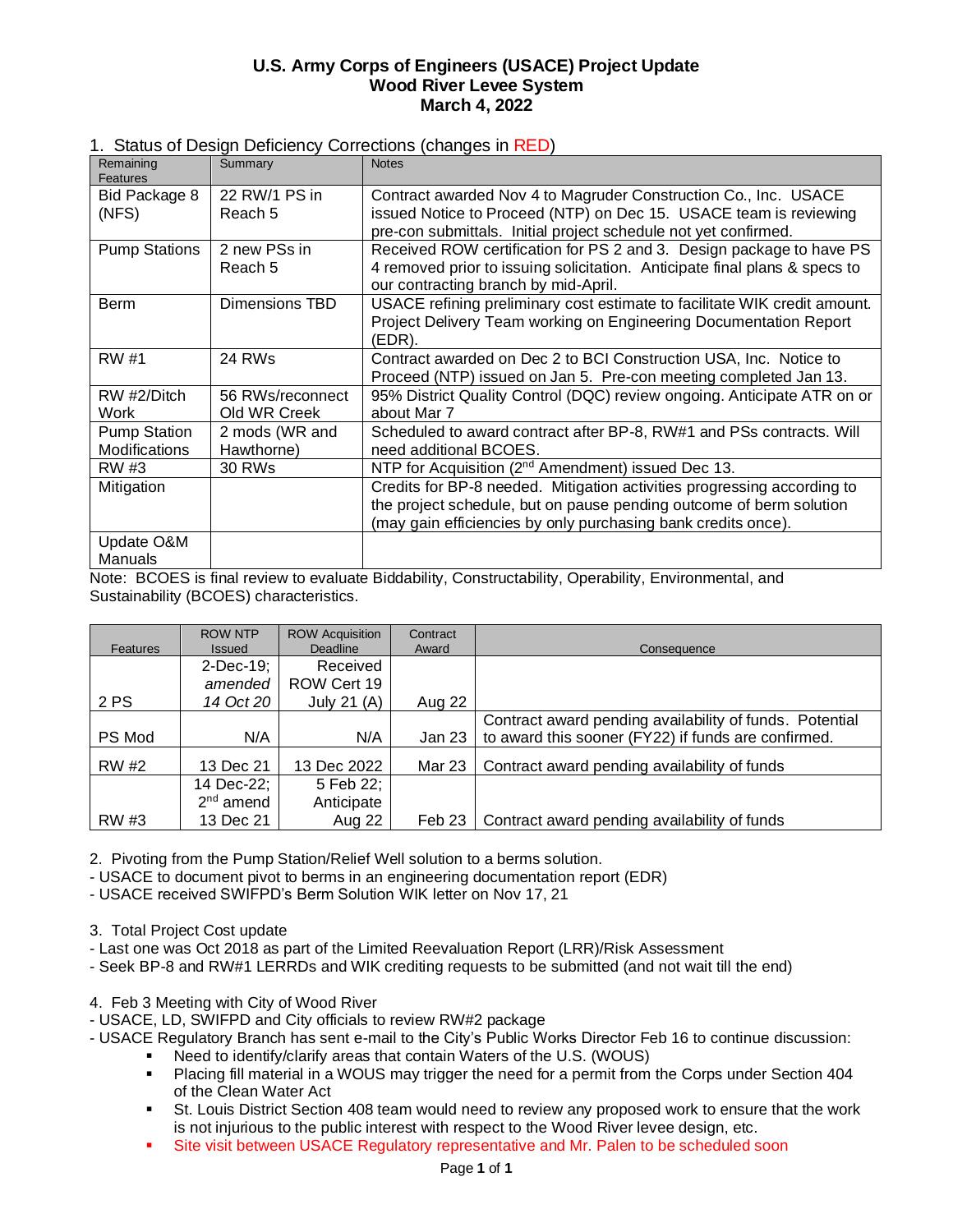

**Date/Time: February 04, 2022 File No.: 325118061 Project Title: Wood River D&LD Engineering Services Written By: Ethan Thompson Subject: Wood Update to the Wood River Drainage & Levee District Board**

#### **Real Estate Acquisition (FPD Council)**

- Previously Right-of-Way Certifications Completed:
	- o Relief Well Package #1 (07/16/2021)
	- o Canal Road Pump Stations (07/16/2021)
		- Does not include area of Canal Road PS No. 4 (Village of Roxana)
	- o Bid Package 08 (07/09/2021)
- Easement Acquisitions Underway/Upcoming:
	- o Relief Well Package #3
		- Revised NTP 08/04/2021, Requested by 02/05/2022
		- Revised NTP 12/13/2021, Requested by 02/05/2022
		- Acquisition schedule revised to 12/2022.
		- Easements for 1/3 properties is being relocated per recent NTP.
		- Easements for 1/3 properties is delayed pending recent sale, awaiting closing and new title.
		- Area adjacent to Canal Road PS No. 4 (Village of Roxana) on hold pending possible berm pivot.
	- o Relief Well Package #2
		- NTP 12/13/2021, Requested by 12/13/2022
		- Wood has engaged City of Wood River regarding areas in Old Wood River Channel.
		- **•** Ongoing discussion with USACE regarding easement areas and utility relocations.
	- Design Reach East of IL-111 (Village of Roxana)
		- o RW Pkg 3 and Canal Road PS easements on hold pending possible berm pivot.
		- o WRDLD has coordinated a Memorandum of Understanding with the Village of Roxana for the Village to provide lands for berm alternative to a pump station and relief well solution.
		- o WIK Request sent by the FPD Council on 11/17/2021.
		- o FPD Council is awaiting Engineering Design Report and WIK decision from USACE.

#### **Construction**

- Bid Package 08: Contract Award 11/4. Notice to Proceed 12/15/2021.
- Wood to provide limited Engineering During Construction (EDC) services, on behalf of the Southwestern Illinois Flood Prevention District Council.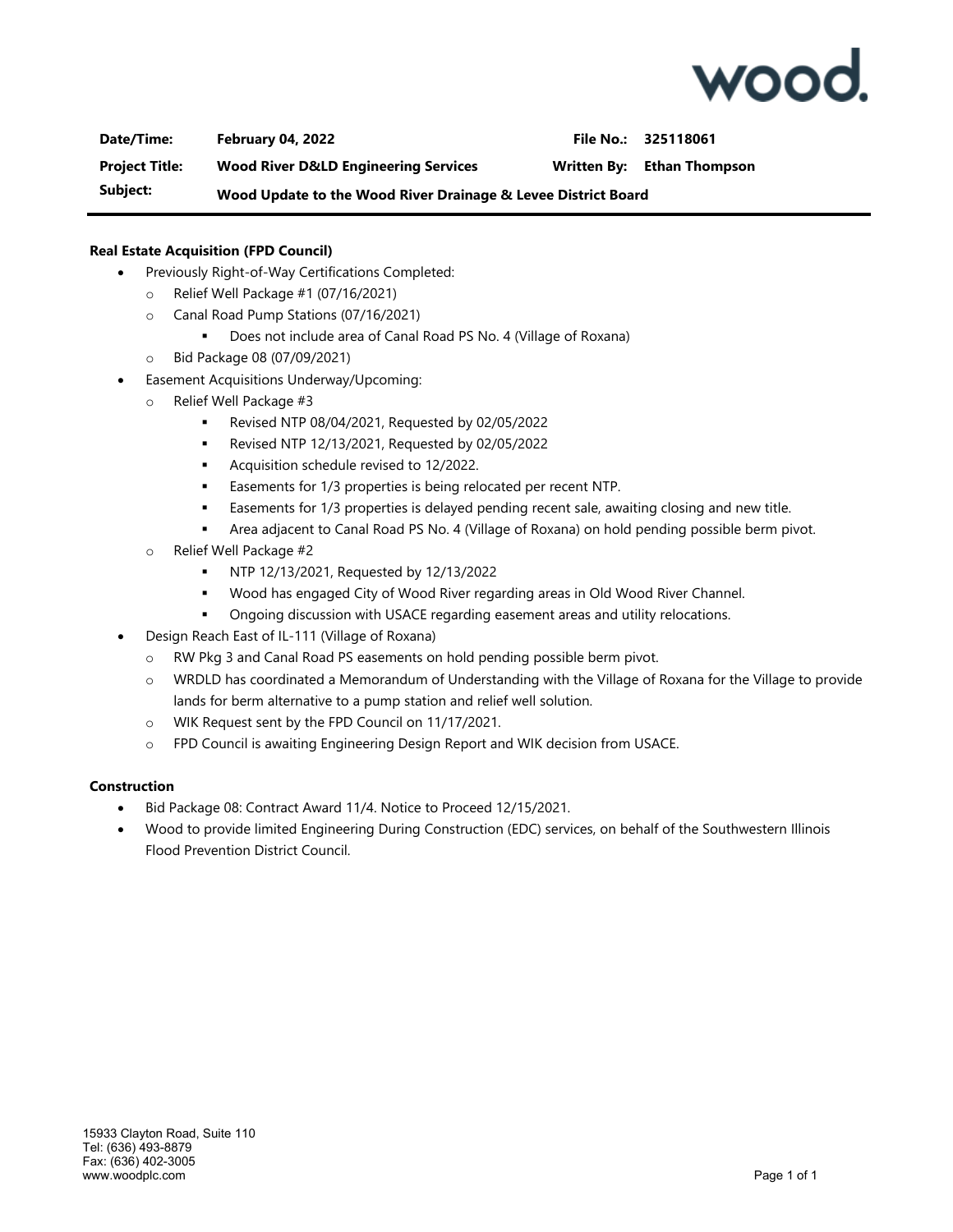

## **04 March 2022 – Executive Director Report**

## **Pump Station Design Deficiency Corrections Project (2021-05)**

- $\circ$  Following the rejection of the District's request for Work-In-Kind credit by the USACE, the District is going to proceed with this design deficiency corrections project without the USACE.
- o The scope of this project will include:
	- New Controller/transducer at Wood River PS Corrects 2010 design deficiency.
	- New thermostats on VFD fans at Hawthorne No. 1 PS, East Alton No. 2 PS, and Rand Avenue PS – Corrects 2010 design deficiency.
	- New power output meters at Wood River PS, Hawthorne No. 1 PS, East Alton No. 2 PS, and Rand Avenue PS.
- o A second pump station design deficiency corrections project will be necessary at a later date to replace the controls at East Alton No. 1 PS, Grassy Lake PS, East Alton No. 2 PS, and Hawthorne No. 1 PS.
- o Installation work is tentatively scheduled for late March.
- **Gravity Drains Inspection Project (2021-06)**
	- o The Project Execution Plan (PEP) has been "approved" by P66.
	- o Execution is planned for Spring 2022.
	- o Drains in LWR will also be inspected in Spring 2022.
- **Relief Well Testing / Inspection Project (Project 2022-07)** 
	- o Specifications for this project have been drafted. Drawings/Figures will be completed in FY2023 or FY2024 once all known relief well projects have been completed.
	- o SOP received from the USACE on 05 November 2020. USACE to address follow-up questions.
	- $\circ$  Execution  $\frac{\text{may}}{\text{begin}}$  begin in late calendar year 2022, depending on budgetary restrictions.

#### **WRDLD Maintenance Projects**

- o Vegetation Management
	- Crew is removing unwanted vegetation from outlets, impoundments, blanket drains, and removing trees that have been allowed to encroach on riverside berms.
- o WRDLD Compound
	- The new 140-ft x 75-ft enclosure is complete. Aggregate base is being placed.
- o FEMA 2019 Flood Debris Removal
	- CAT-Z project (\$18,592.09) funds have been "Obligated". Awaiting confirmation from IEMA regarding how funds will be distributed.

## **Pump Stations**

- o East Alton No. 1 Pump Station Station is closed*.*
- o Wood River Pump Station Station is closed.
- o East Alton No. 2 Pump Station Station is closed.
- o Hawthorne Pump Station Station is closed.
- o Rand Avenue Pump Station 24/7 operation.

## **U.S. Army Corps of Engineers (USACE) Coordination**

- o Authorized Level Projects
	- Pump Station Modifications Project will be executed after RW 1, 2, & 3 Projects.
	- Bid Package 8 Magruder Construction Co. KTR working on submittals.
	- Bid Package 9 USACE has not confirmed WIK eligibility. Design on hold.
	- **Canal Road Pump Stations USACE is restructuring the design to exclude CR#4.**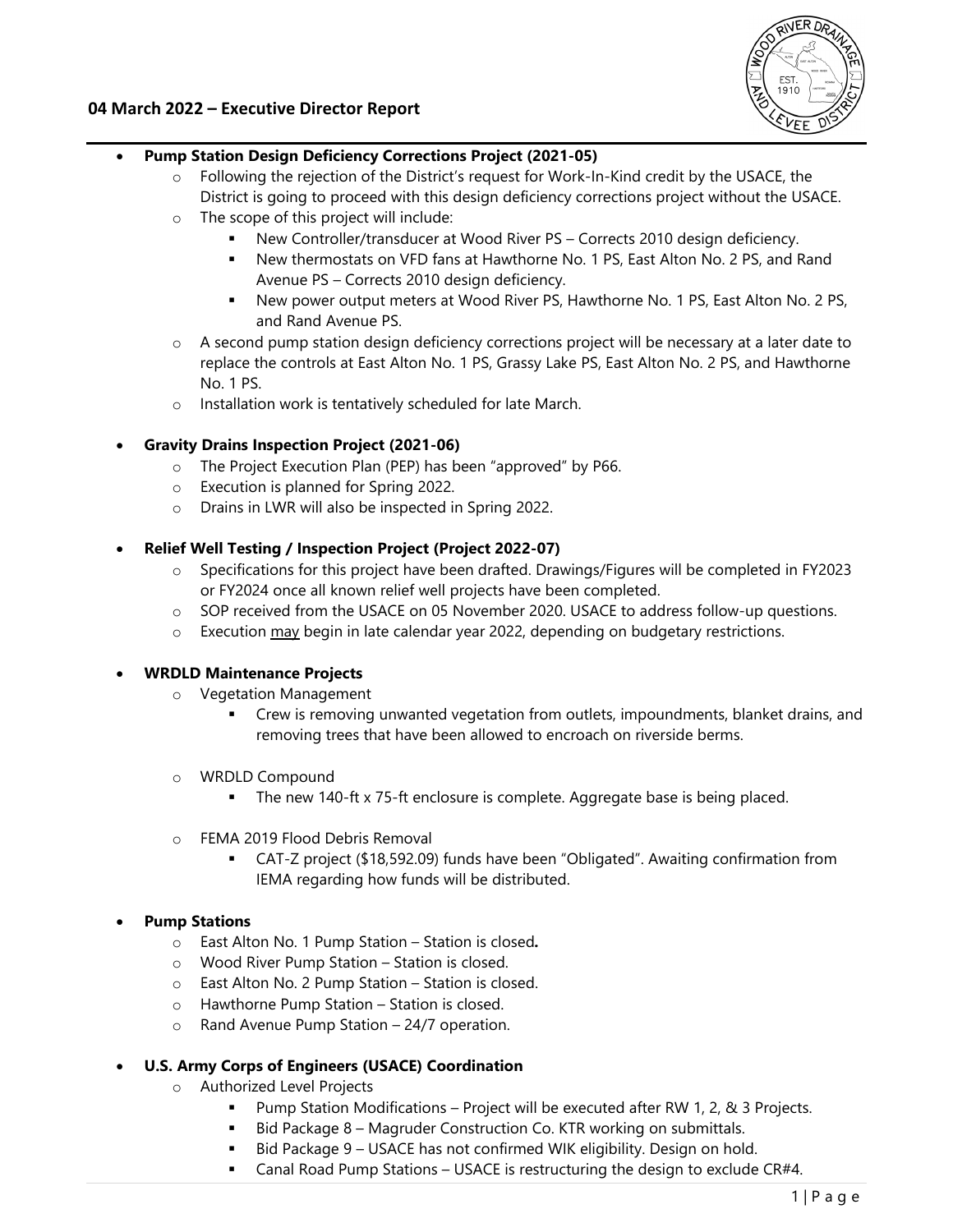

## **04 March 2022 – Executive Director Report**

- RW Package 1 BCI Construction USA, Inc. KTR working on submittals.
- RW Package 2 95% design is underway.
	- WRDLD/FPD received noticed to proceed with real estate acquisition.
	- Flowage easements were not included with NTP.
	- WRDLD has requested an interior drainage study.
	- RW Package 3 Currently in BCOES. WRDLD provided comments.
- WRDLD/FPD received revised noticed to proceed with real estate acquisition.
- o Mel Price Deficiency Projects
	- Mel Price RW Package 1 Meyer Contracting, LLC.
		- Access road is "complete".
		- Drilling set to begin in March.
	- Mel Price RW Package 2 Project will be solicited in February 2022.
- o P.L. 84-99
	- **Wood River Pump Station** 
		- Project Complete.
	- East Alton No. 1 Pump Station
		- **The final solution is still being designed/approved by the USACE.**
- o Section 408 Alterations
	- 5 Diamond Camp Grounds (UNAUTHORIZED) Consultant is preparing documents to submit a formal 408 review package for District and USACE review and hopefully receive a retroactive permit.
	- 5 Diamond Camp Grounds (EXTENSION) Drilling Program Plan has been permitted by the USACE. Field work is complete. Awaiting submittal of 408 review package.
	- Wood River Power Station Demolition USACE working with contractor on retroactive permit(s).
		- Owner has agreed to properly abandon the ash ponds and the dual 8'x15' culverts under the levee.
		- The portion of the site that contains the culverts has been sold to Mike's Inc. (see below).
	- Mike's, Inc. A new barge dock facility is being proposed in UWR. Vegetation removal work has begun, permit(s) have not been received from the USACE.
	- Alton WWTP (Illinois American) Effluent line repair/modification. Permitted. Work planned for winter 2021/2022.
	- Alton WWTP (Illinois American) Electrical Upgrades. Permitted. Work in progress.
	- P66 Pipe Bridge. Permitted. Work in progress.
	- Ameren Kline Substation. Permitted. Work in progress.
	- Ameren Cottage Hills Structure 83A, 83B, 83C. Permitted. Work in progress.
	- Ameren New poles on overhead electric near UWR station 256+00 (Mississippi 72). WRDLD has provided SNO. Under review by the USACE.
	- Ameren Wood River-Roxford Structure 23 removal and replacement. WRDLD has provided SNO to Ameren. Under review by the USACE.
	- IDOT IL-111 Bridge and closure structure rehabilitation.
		- SNO has been provided to IDOT. Awaiting submittal to USACE.
	- ADB Companies Aerial Communications Line. Alteration request submitted. WRDLD has approved, awaiting 408 and regulatory permit(s) from USACE.
	- **Meridian Pipeline Services Cathodic Protection for multiple pipeline companies.** Currently working through permitting process with WRDLD, MESD and the USACE.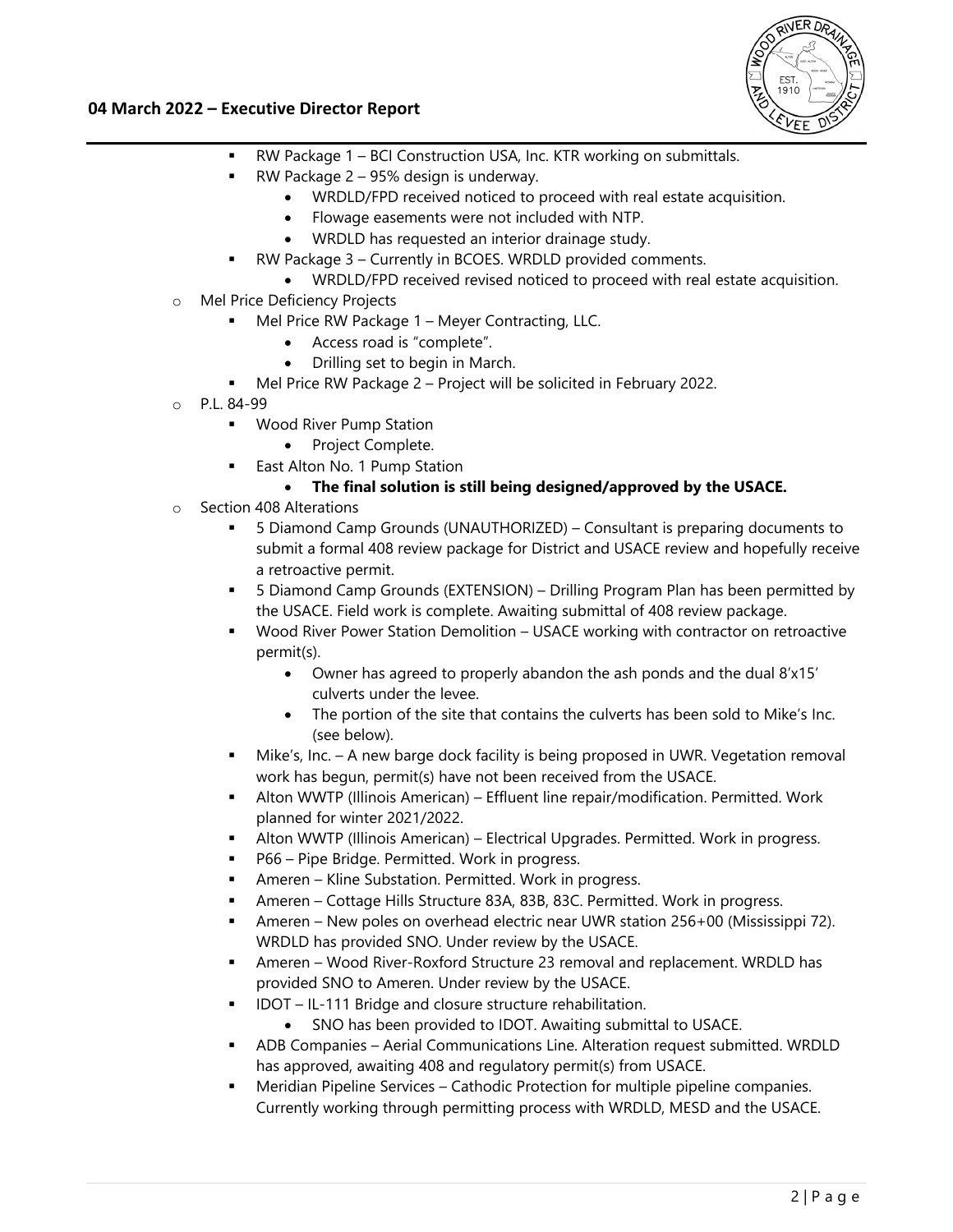## 11:04 AM Wood River Drainage & Levee District 02/24/22 **Unpaid Bills Detail** As of March 1, 2022

| <b>Type</b>                                                  | Date                     | <b>Num</b>   | Due Date                 | Aging    | <b>Open Balance</b> |
|--------------------------------------------------------------|--------------------------|--------------|--------------------------|----------|---------------------|
| Ameren Illinois - EA#1<br>Bill<br>Bill                       | 02/16/2022<br>02/16/2022 | 0312<br>2116 | 03/02/2022<br>03/02/2022 | 13<br>13 | 193.50<br>220.36    |
| Total Ameren Illinois - EA#1                                 |                          |              |                          |          | 413.86              |
| <b>BCBS Heath Insurance</b><br>Bill                          | 03/01/2022               | 26021        | 03/15/2022               |          | 4,824.07            |
| <b>Total BCBS Heath Insurance</b>                            |                          |              |                          |          | 4,824.07            |
| <b>Collins &amp; Hermann Infrastucture Solutions</b><br>Bill | 02/16/2022               | 85591        | 03/02/2022               | 13       | 13,950.00           |
| Total Collins & Hermann Infrastucture Solutions              |                          |              |                          |          | 13,950.00           |
| <b>Delta Dental</b><br>Bill                                  | 03/01/2022               | 15411        | 03/15/2022               |          | 332.94              |
| <b>Total Delta Dental</b>                                    |                          |              |                          |          | 332.94              |
| <b>Keller Construction, Inc.</b><br>Bill                     | 02/22/2022               | 20220        | 03/08/2022               | 7        | 297.58              |
| <b>Total Keller Construction, Inc.</b>                       |                          |              |                          |          | 297.58              |
| <b>New Frontier Materials LLC</b><br>Bill                    | 02/16/2022               | 12533        | 03/02/2022               | 13       | 498.54              |
| <b>Total New Frontier Materials LLC</b>                      |                          |              |                          |          | 498.54              |
| <b>PEKIN INSURANCE</b><br>Bill                               | 02/15/2022               | VP00         | 03/01/2022               | 14       | 44.19               |
| Total PEKIN INSURANCE                                        |                          |              |                          |          | 44.19               |
| <b>Spectrum Business</b><br>Bill                             | 02/03/2022               | 00250        | 02/17/2022               | 26       | 180.16              |
| <b>Total Spectrum Business</b>                               |                          |              |                          |          | 180.16              |
| Wood Environment & Infrast Solutions, Inc.<br>Bill           | 02/09/2022               | N2151        | 03/11/2022               | 20       | 195.00              |
| Total Wood Environment & Infrast Solutions, Inc              |                          |              |                          |          | 195.00              |
| TOTAL                                                        |                          |              |                          |          | 20,736.34           |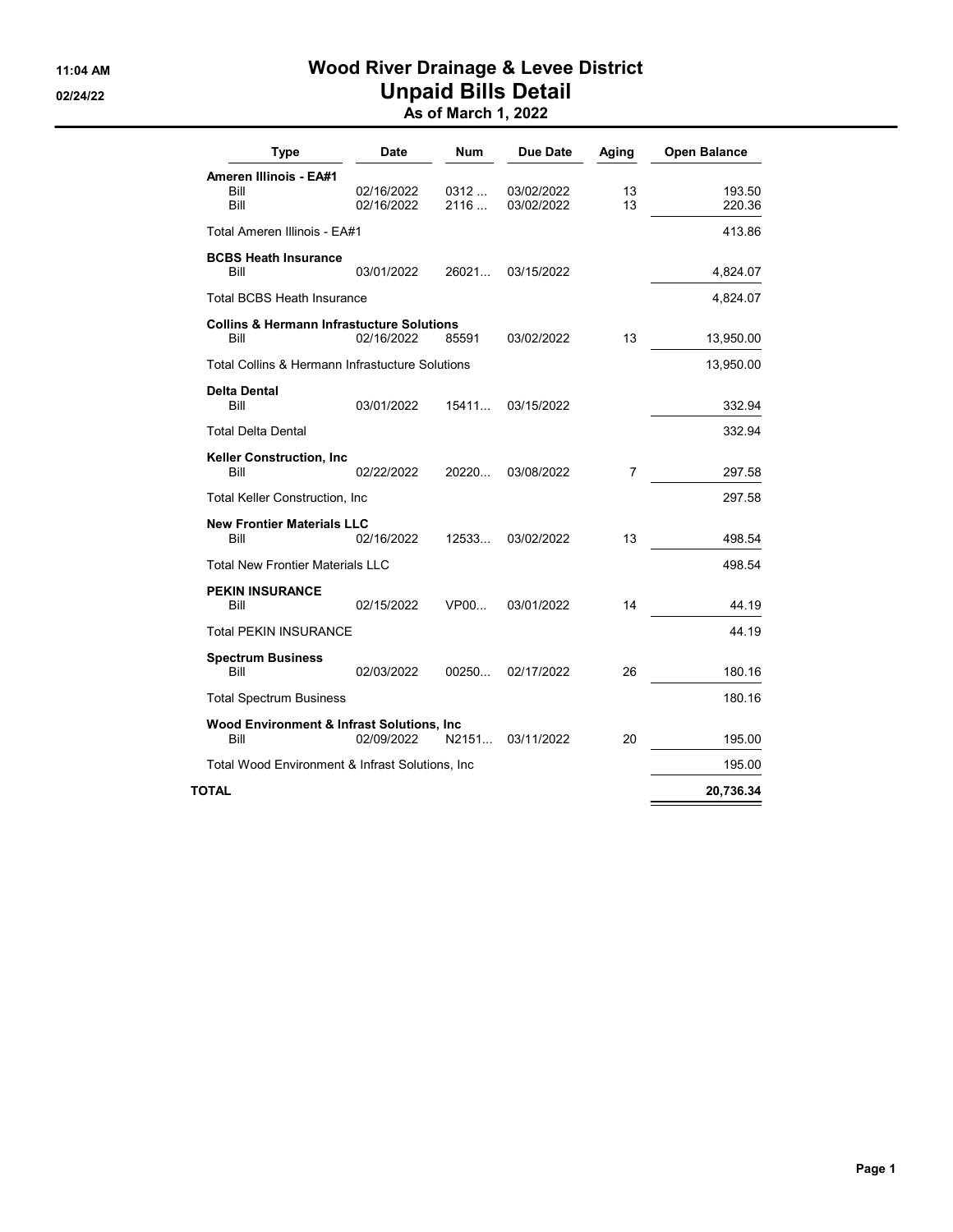# 1:45 PM Wood River Drainage & Levee District 03/03/22 **Unpaid Bills Detail**

As of March 3, 2022

| <b>Type</b>                                    | <b>Date</b>                            | Num                  | Due Date                 | Aging          | <b>Open Balance</b>           |
|------------------------------------------------|----------------------------------------|----------------------|--------------------------|----------------|-------------------------------|
| <b>Alton Equipment &amp; Rental</b><br>Bill    | 02/07/2022                             | 30880                | 03/09/2022               | 24             | 32.97                         |
|                                                |                                        |                      |                          |                | 32.97                         |
| Total Alton Equipment & Rental                 |                                        |                      |                          |                |                               |
| Ameren Illinois - Garage<br>Bill               | 03/01/2022                             | 0418                 | 03/15/2022               | $\overline{2}$ | 239.59                        |
| Total Ameren Illinois - Garage                 |                                        |                      |                          |                | 239.59                        |
| <b>Ameren Illinois - Office</b><br>Bill        | 03/01/2022                             | 63354                | 03/15/2022               | $\overline{2}$ | 217.91                        |
| Total Ameren Illinois - Office                 |                                        |                      |                          |                | 217.91                        |
| Ameren Illinois - WR Pump Station<br>Bill      | 03/01/2022                             | 1934                 | 03/15/2022               | $\overline{2}$ | 257.16                        |
| Total Ameren Illinois - WR Pump Station        |                                        |                      |                          |                | 257.16                        |
| Lowe's                                         |                                        |                      |                          |                |                               |
| Bill<br>Bill                                   | 02/17/2022<br>02/28/2022               | 908597<br>942876     | 03/03/2022<br>03/14/2022 | 14<br>3        | 18.49<br>275.61               |
| <b>Total Lowe's</b>                            |                                        |                      |                          |                | 294.10                        |
| <b>Midwest Sanitary Services, Inc.</b><br>Bill | 02/27/2022                             | 20221                | 03/13/2022               | 4              | 57.60                         |
| <b>Total Midwest Sanitary Services, Inc.</b>   |                                        |                      |                          |                | 57.60                         |
| Part Stop, Inc.<br>Bill                        | 02/08/2022                             | 467153               | 03/10/2022               | 23             | 106.95                        |
| Total Part Stop, Inc.                          |                                        |                      |                          |                | 106.95                        |
| Sheppard, Morgan & Schwaab, Inc.               |                                        |                      |                          |                |                               |
| Bill                                           | 02/21/2022                             | 40509                | 03/07/2022               | 10             | 1,001.50                      |
| Total Sheppard, Morgan & Schwaab, Inc.         |                                        |                      |                          |                | 1,001.50                      |
| <b>Visa</b><br>Credit<br>Bill<br>Bill          | 02/25/2022<br>02/25/2022<br>02/25/2022 | OVER<br>6201<br>5583 | 03/11/2022<br>03/11/2022 | 6<br>6         | -118.62<br>987.98<br>2,385.49 |
| <b>Total Visa</b>                              |                                        |                      |                          |                | 3,254.85                      |
| TOTAL                                          |                                        |                      |                          |                | 5,462.63                      |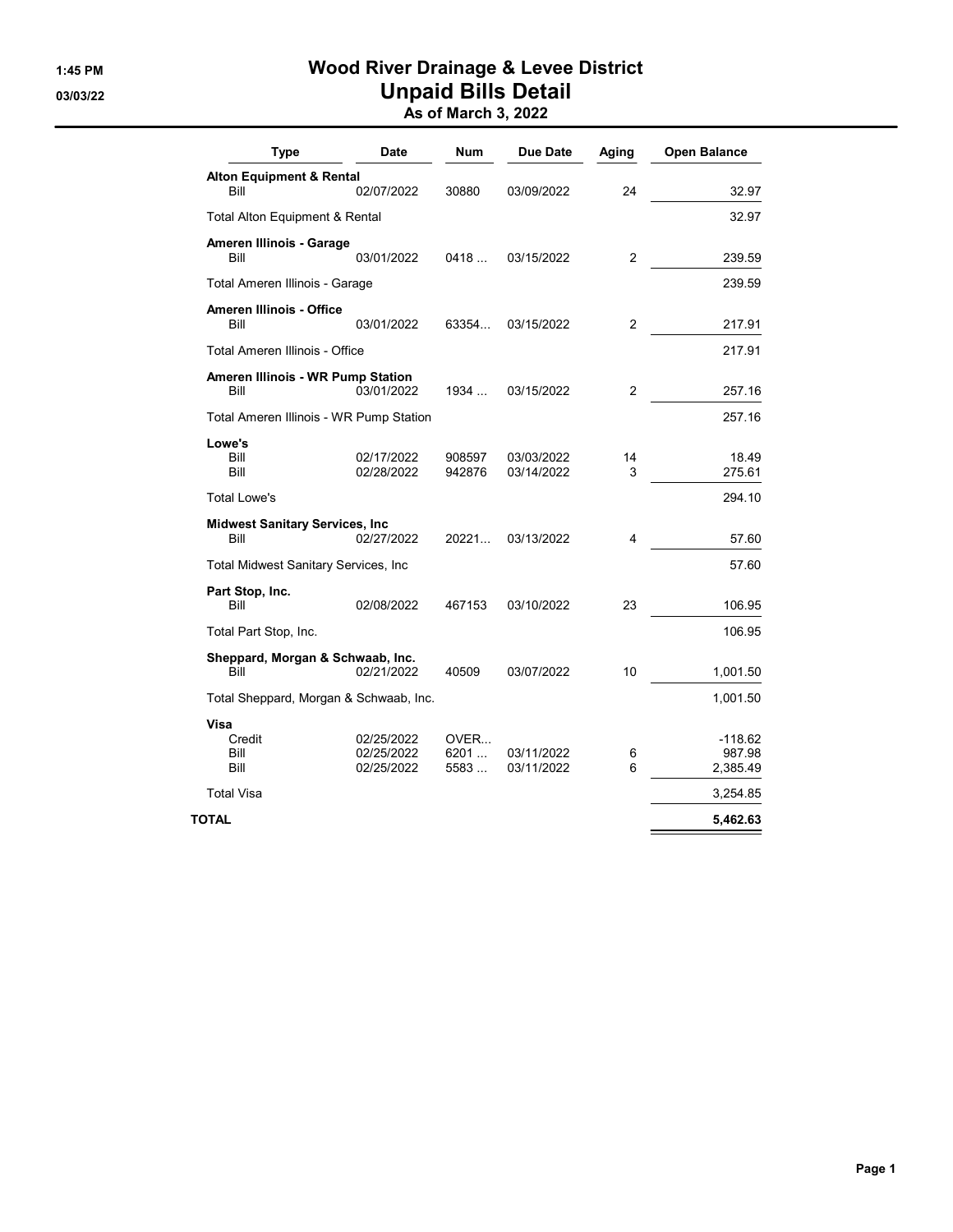# 1:50 PM Wood River Drainage & Levee District 03/03/22 **Balance Sheet Cash Basis** Cash Basis **As of March 3, 2022**

|                                                                                | Mar 3, 22               |
|--------------------------------------------------------------------------------|-------------------------|
| <b>ASSETS</b>                                                                  |                         |
| <b>Current Assets</b>                                                          |                         |
| <b>Checking/Savings</b><br>100 · Petty Cash Drawer                             | 47.31                   |
| 101.2 EA #1 Utilities-1st Mid Bank                                             | 265,628.27              |
| 102.1 Maint, Main - 1st Mid Bank                                               | 4,777.92                |
| 102.2 Maint, MMDA - 1st Mid Bank                                               | 967,228.37              |
| 102.5 Rand MMDA-1st Mid Credit Union<br>102.6 · Rand Pump St Fund-1st Mid Bank | 572,260.81<br>96.051.22 |
| 102.7 · Business Share-1st Mid Credit U                                        | 16.38                   |
| <b>Total Checking/Savings</b>                                                  | 1,906,010.28            |
| <b>Accounts Receivable</b><br>108 Accounts Receivable                          | 283,981.00              |
| <b>Total Accounts Receivable</b>                                               | 283,981.00              |
| <b>Other Current Assets</b>                                                    |                         |
| 112 · Investments CD<br>112.29 · Live Oak Bank CD 5811                         | 248,731.00              |
| 112.30 Maint CD 114                                                            | 250,000.00              |
| 112.31 Maint CD 115                                                            | 250,000.00              |
| Total 112 Investments CD                                                       | 748,731.00              |
| <b>Total Other Current Assets</b>                                              | 748,731.00              |
| <b>Total Current Assets</b>                                                    | 2,938,722.28            |
| <b>Fixed Assets</b><br>120 · Property & Equipment                              | 1,984,473.37            |
| $126 \cdot$ Land                                                               | 216,131.00              |
| <b>Total Fixed Assets</b>                                                      | 2,200,604.37            |
| <b>TOTAL ASSETS</b>                                                            | 5,139,326.65            |
| <b>LIABILITIES &amp; EQUITY</b>                                                |                         |
| Liabilities<br><b>Current Liabilities</b>                                      |                         |
| <b>Other Current Liabilities</b>                                               |                         |
| 230 · Payroll Liabilities                                                      |                         |
| 230.03 Social Security<br>$230.031 \cdot$ Company                              | 0.01                    |
| 230.032 · Employee                                                             | 0.01                    |
| Total 230.03 · Social Security                                                 | 0.02                    |
| 230.08 · IMRF                                                                  |                         |
| $230.081 \cdot$ Company                                                        | 113.40                  |
| 230.082 · Employee                                                             | 493.29                  |
| <b>Total 230.08 IMRF</b>                                                       | 606.69                  |
| 230.10 · State Unemployment IL                                                 | 3,898.93                |
| 230.14 · Miscellaneous                                                         | 5,475.00                |
| Total 230 · Payroll Liabilities                                                | 9,980.64                |
| <b>Total Other Current Liabilities</b>                                         | 9,980.64                |
| <b>Total Current Liabilities</b>                                               | 9,980.64                |
| Long Term Liabilities<br>243 Unreserved                                        | 4,729,212.16            |
| 244 · EA #1 Pump - Reserved                                                    | 164,040.00              |
|                                                                                |                         |
| <b>Total Long Term Liabilities</b>                                             | 4,893,252.16            |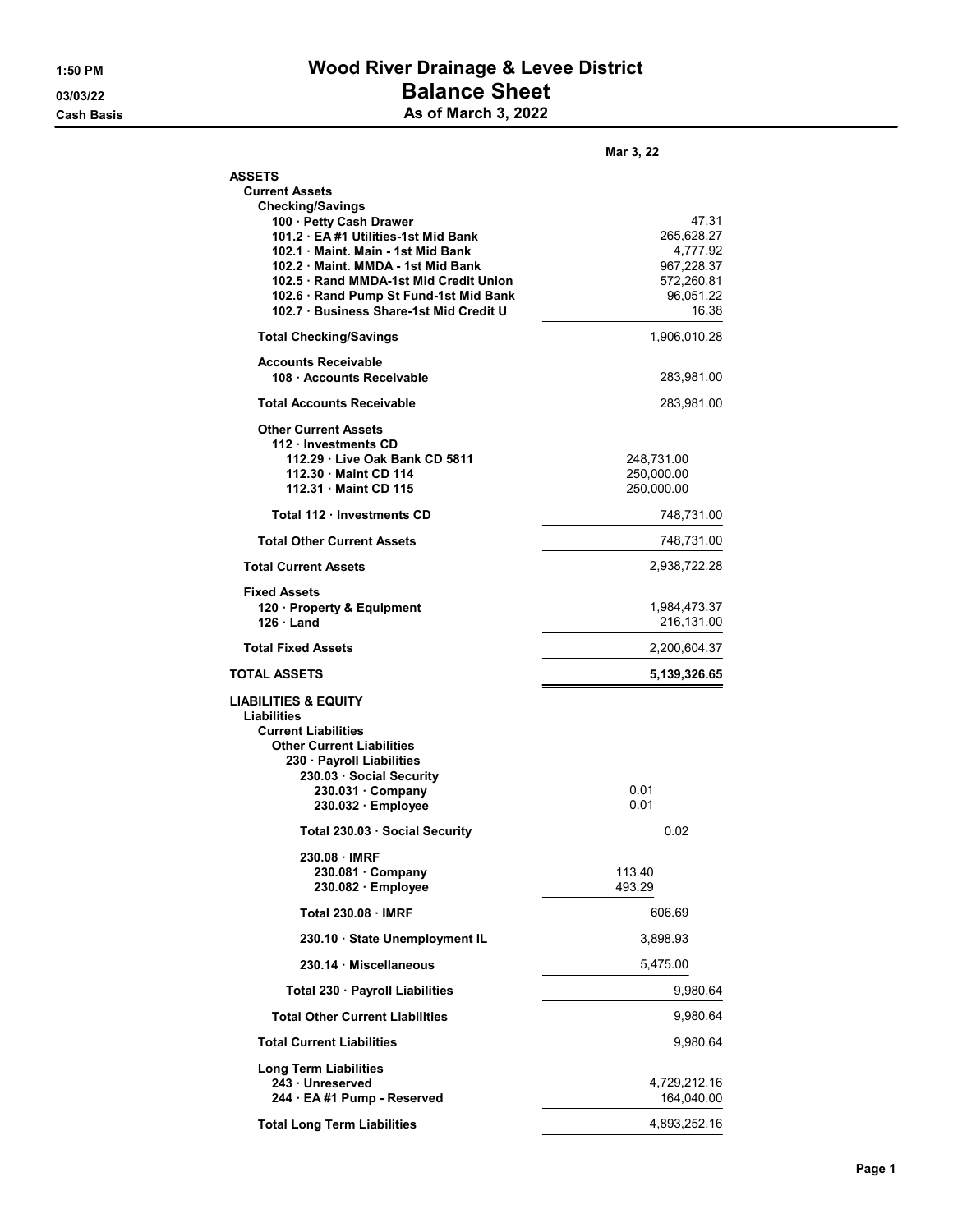# 1:50 PM Wood River Drainage & Levee District 03/03/22 Balance Sheet **Cash Basis** Cash Basis **As of March 3, 2022**

|                                                   | Mar 3, 22                 |  |
|---------------------------------------------------|---------------------------|--|
| <b>Total Liabilities</b>                          | 4,903,232.80              |  |
| Equity<br>299 · Fund Balance<br><b>Net Income</b> | 354,012.20<br>-117,918.35 |  |
| <b>Total Equity</b>                               | 236,093.85                |  |
| <b>TOTAL LIABILITIES &amp; EQUITY</b>             | 5,139,326.65              |  |
|                                                   |                           |  |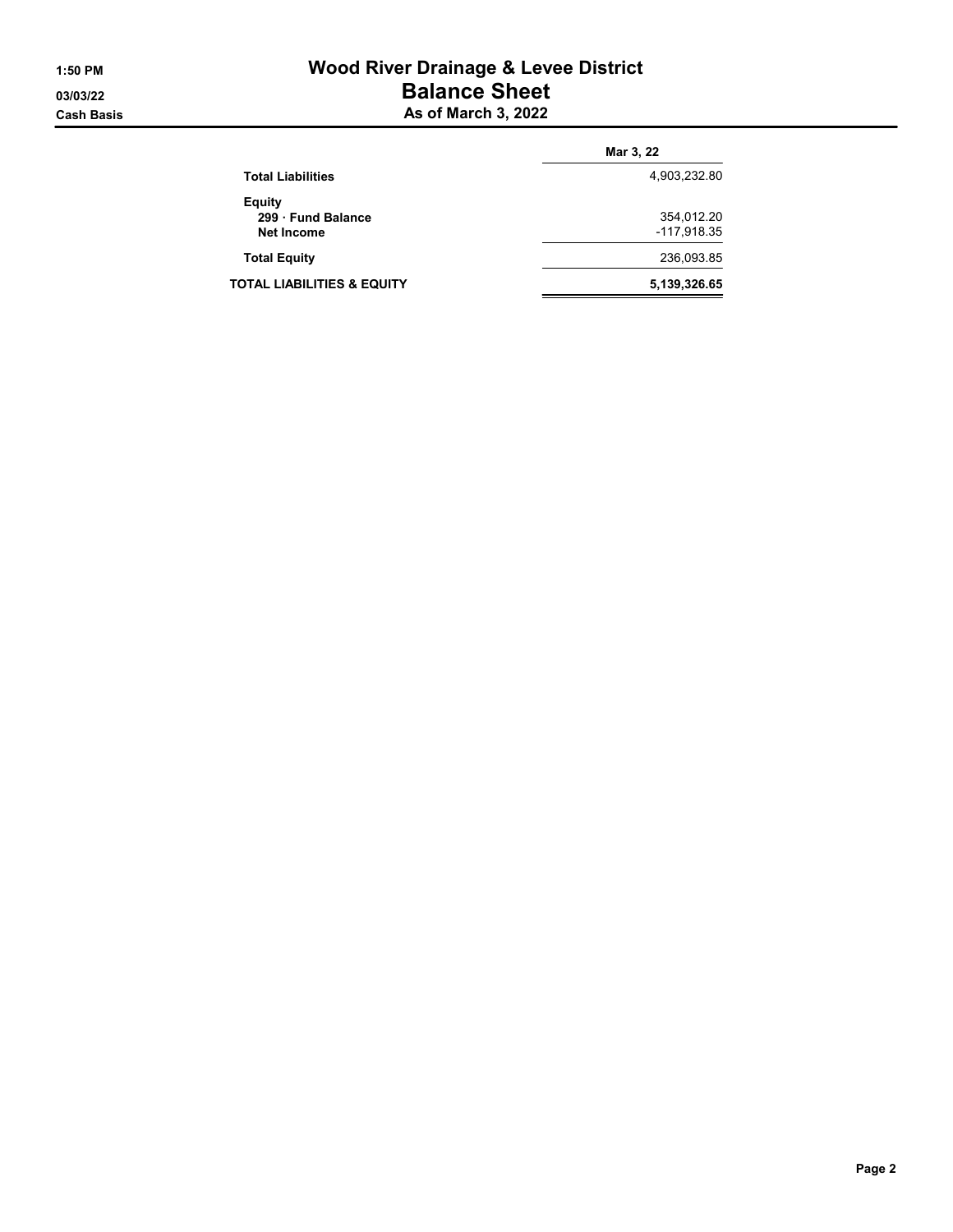**Cash Basis** 

# 1:52 PM Wood River Drainage & Levee District 03/03/22 Revenue & Expense Budget vs. Actual

|  |  | October 2021 through September 2022 |
|--|--|-------------------------------------|
|--|--|-------------------------------------|

|                                                                                                                                                                                                                                                                                                                                                                                                                                                                                                                                                                                                                                                                                                                                                                                                                                                                                                                                                                                                                    | Oct '21 - Sep 22                                                                                                                                                                                                                                                            | <b>Budget</b>                                                                                                                                                                                                                                                                                                                                          | \$ Over Budget                                                                                                                                                                                                                                                                                                                                                                                                                      |
|--------------------------------------------------------------------------------------------------------------------------------------------------------------------------------------------------------------------------------------------------------------------------------------------------------------------------------------------------------------------------------------------------------------------------------------------------------------------------------------------------------------------------------------------------------------------------------------------------------------------------------------------------------------------------------------------------------------------------------------------------------------------------------------------------------------------------------------------------------------------------------------------------------------------------------------------------------------------------------------------------------------------|-----------------------------------------------------------------------------------------------------------------------------------------------------------------------------------------------------------------------------------------------------------------------------|--------------------------------------------------------------------------------------------------------------------------------------------------------------------------------------------------------------------------------------------------------------------------------------------------------------------------------------------------------|-------------------------------------------------------------------------------------------------------------------------------------------------------------------------------------------------------------------------------------------------------------------------------------------------------------------------------------------------------------------------------------------------------------------------------------|
| Income<br>300 Assessment                                                                                                                                                                                                                                                                                                                                                                                                                                                                                                                                                                                                                                                                                                                                                                                                                                                                                                                                                                                           | 95.745.88                                                                                                                                                                                                                                                                   | 919,000.00                                                                                                                                                                                                                                                                                                                                             | $-823,254.12$                                                                                                                                                                                                                                                                                                                                                                                                                       |
| 301 Interest Earned<br>301.2 Maint Interest Earned                                                                                                                                                                                                                                                                                                                                                                                                                                                                                                                                                                                                                                                                                                                                                                                                                                                                                                                                                                 | 1,649.55                                                                                                                                                                                                                                                                    | 4,000.00                                                                                                                                                                                                                                                                                                                                               | $-2,350.45$                                                                                                                                                                                                                                                                                                                                                                                                                         |
| 301.3 · Pump Interest Earned                                                                                                                                                                                                                                                                                                                                                                                                                                                                                                                                                                                                                                                                                                                                                                                                                                                                                                                                                                                       | 326.28                                                                                                                                                                                                                                                                      | 300.00                                                                                                                                                                                                                                                                                                                                                 | 26.28                                                                                                                                                                                                                                                                                                                                                                                                                               |
| 301.4 Rand Interest Earned                                                                                                                                                                                                                                                                                                                                                                                                                                                                                                                                                                                                                                                                                                                                                                                                                                                                                                                                                                                         | 473.26                                                                                                                                                                                                                                                                      | 1,100.00                                                                                                                                                                                                                                                                                                                                               | $-626.74$                                                                                                                                                                                                                                                                                                                                                                                                                           |
| Total 301 · Interest Earned                                                                                                                                                                                                                                                                                                                                                                                                                                                                                                                                                                                                                                                                                                                                                                                                                                                                                                                                                                                        | 2,449.09                                                                                                                                                                                                                                                                    | 5,400.00                                                                                                                                                                                                                                                                                                                                               | $-2,950.91$                                                                                                                                                                                                                                                                                                                                                                                                                         |
| 306 Miscellaneous<br>309 Easement & Inspection Fee<br>310 Phillips 66<br>312 F.E.M.A.<br>313 · Sale of Fixed Assets<br>314 Refunds<br>315 Lease                                                                                                                                                                                                                                                                                                                                                                                                                                                                                                                                                                                                                                                                                                                                                                                                                                                                    | 1,052.50<br>3,250.00<br>104,892.75<br>0.00<br>0.00<br>0.00<br>600.00                                                                                                                                                                                                        | 0.00<br>30,000.00<br>211,200.00<br>18,600.00<br>0.00<br>0.00<br>600.00                                                                                                                                                                                                                                                                                 | 1.052.50<br>$-26,750.00$<br>$-106, 307.25$<br>$-18,600.00$<br>0.00<br>0.00<br>0.00                                                                                                                                                                                                                                                                                                                                                  |
| <b>Total Income</b>                                                                                                                                                                                                                                                                                                                                                                                                                                                                                                                                                                                                                                                                                                                                                                                                                                                                                                                                                                                                | 207,990.22                                                                                                                                                                                                                                                                  | 1,184,800.00                                                                                                                                                                                                                                                                                                                                           | -976,809.78                                                                                                                                                                                                                                                                                                                                                                                                                         |
| <b>Gross Profit</b>                                                                                                                                                                                                                                                                                                                                                                                                                                                                                                                                                                                                                                                                                                                                                                                                                                                                                                                                                                                                | 207,990.22                                                                                                                                                                                                                                                                  | 1,184,800.00                                                                                                                                                                                                                                                                                                                                           | -976,809.78                                                                                                                                                                                                                                                                                                                                                                                                                         |
| <b>Expense</b><br>400 · Pump Operations<br>401 · East Alton No. 1 Labor<br>402 East Alton No. 1 Utilities<br>403 · East Alton No. 1 Maintenance<br>404 · East Alton No. 1 Repairs<br>411 Wood River Labor<br>412 Wood River Utilities<br>413 · Wood River Maintenance<br>414 · Wood River Repairs<br>421 · Rand Ave Labor<br>422 Rand Ave Utilities<br>423 Rand Ave Maintenance<br>424 · Rand Ave Repair<br>428 · Rand Ave. Management Labor<br>431 Hawthorne No. 1 Labor<br>432 · Hawthorne No. 1 Utilities<br>433 · Hawthorne No. 1 Maintenance<br>434 · Hawthorne No. 1 Repairs<br>441 · East Alton No. 2 Labor<br>442 East Alton No. 2 Utilities<br>443 · East Alton No. 2 Maintenance<br>444 · East Alton No. 2 Repairs<br>492 · Grassy Lake Utilities<br>493 Grassy Lake Repairs/Maintenance<br>494 · Hawthorne No. 2 Utilities<br>495 · Hawthorne No. 2 Repairs/Maint<br>496 Virginia St Utilities<br>497 · Virginia St Repairs/Maintenance<br>498 Lakeside Utilities<br>499 · Lakeside Repairs/Maintenance | 0.00<br>2,145.01<br>79.70<br>0.00<br>0.00<br>1,560.01<br>0.00<br>0.00<br>33,834.50<br>14,482.67<br>650.72<br>990.94<br>4,919.05<br>0.00<br>635.34<br>0.00<br>0.00<br>0.00<br>923.92<br>0.00<br>0.00<br>258.36<br>0.00<br>171.26<br>0.00<br>215.88<br>0.00<br>232.21<br>0.00 | 2,000.00<br>16,000.00<br>2.000.00<br>2,000.00<br>8,000.00<br>8,000.00<br>2,000.00<br>2,000.00<br>81,100.00<br>39,000.00<br>5,000.00<br>5,000.00<br>20,000.00<br>2,000.00<br>1,800.00<br>2,000.00<br>2,000.00<br>2,000.00<br>3,300.00<br>2,000.00<br>2,000.00<br>3,600.00<br>1,000.00<br>1,000.00<br>500.00<br>1,000.00<br>500.00<br>1,000.00<br>500.00 | $-2,000.00$<br>$-13,854.99$<br>$-1,920.30$<br>$-2,000.00$<br>$-8,000.00$<br>$-6,439.99$<br>$-2,000.00$<br>$-2,000.00$<br>-47,265.50<br>$-24,517.33$<br>$-4,349.28$<br>$-4,009.06$<br>$-15,080.95$<br>$-2,000.00$<br>$-1,164.66$<br>$-2,000.00$<br>$-2,000.00$<br>$-2,000.00$<br>$-2,376.08$<br>$-2,000.00$<br>$-2.000.00$<br>$-3,341.64$<br>$-1,000.00$<br>$-828.74$<br>$-500.00$<br>$-784.12$<br>$-500.00$<br>-767.79<br>$-500.00$ |
| Total 400 · Pump Operations<br>500 Maintenance Operations<br>550 · Part-Time Maintenance Labor<br>551 Maintenance Labor<br>552 Utilities<br>553 · Building Maint & Supplies<br>554 · Fuel (Gasoline)<br>555 · Fuel (Diesel)<br>556 · Tractor Maint. / Repair<br>557 · Vehicle Maint. / Repair<br>558 · Equipment Maint. / Repair<br>559 · Vegetation Removal                                                                                                                                                                                                                                                                                                                                                                                                                                                                                                                                                                                                                                                       | 61,099.57<br>7,096.13<br>58,934.52<br>3,007.85<br>6,308.84<br>4,555.25<br>3,169.50<br>4,495.44<br>4,634.31<br>5,472.72<br>$-109.17$                                                                                                                                         | 218,300.00<br>16,000.00<br>158,000.00<br>6,500.00<br>16,000.00<br>14,000.00<br>10,500.00<br>8,000.00<br>8,000.00<br>8,000.00<br>8,000.00                                                                                                                                                                                                               | $-157,200.43$<br>$-8,903.87$<br>-99,065.48<br>$-3,492.15$<br>$-9,691.16$<br>$-9,444.75$<br>$-7,330.50$<br>$-3,504.56$<br>$-3,365.69$<br>$-2,527.28$<br>$-8,109.17$                                                                                                                                                                                                                                                                  |